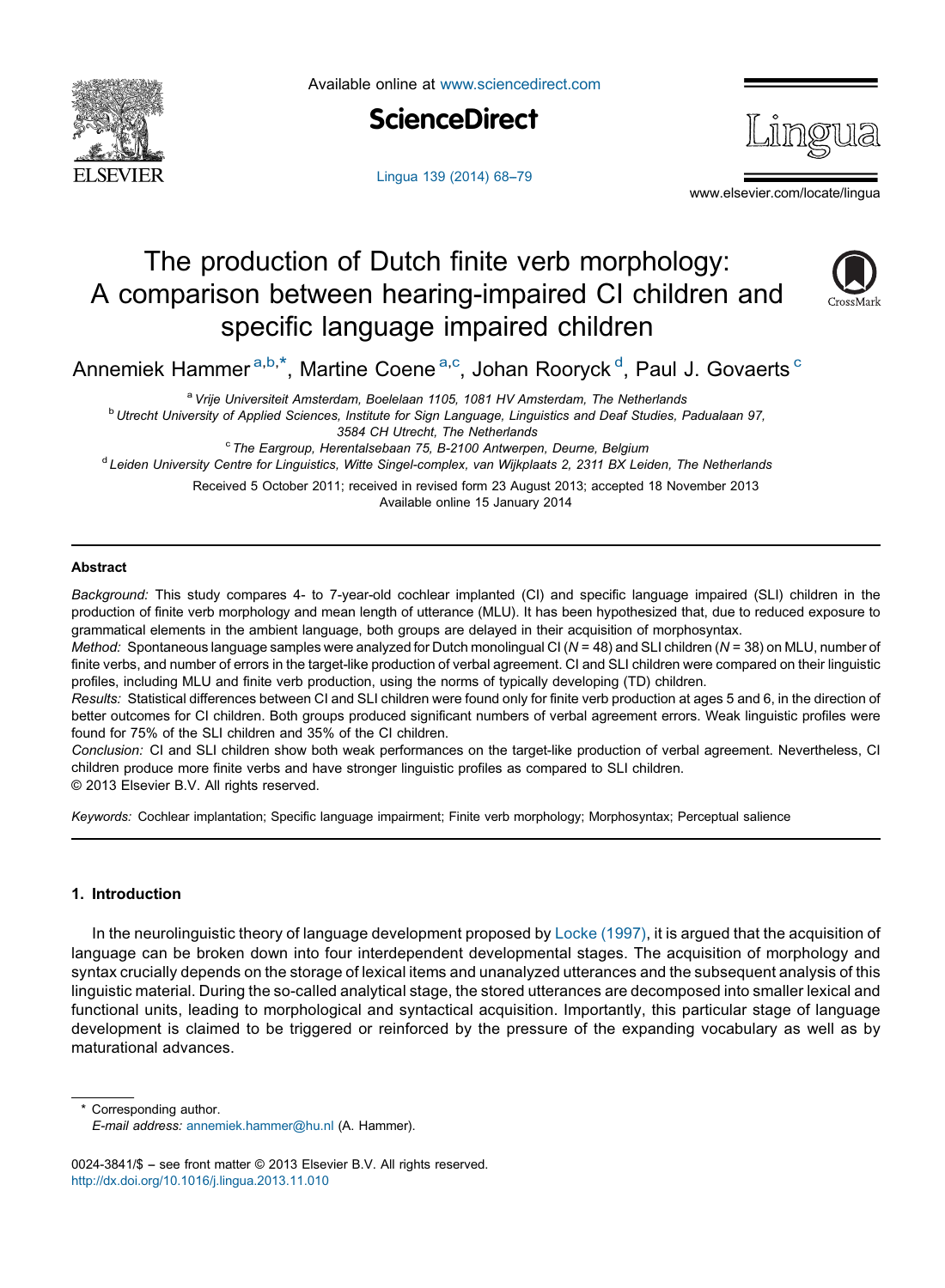Under such a view, failure to store sufficient lexical items and utterances will delay analytical mechanisms from turning on and, consequently, morphological and syntactic acquisition will be delayed. Morphosyntactic delays are typically observed in specific language impaired children (henceforth SLI) (e.g. [Hansson](#page-10-0) and Leonard, 2003; Leonard et al., 1992; [Wexler](#page-10-0) et al., 1998). In general, such language delay cannot be explained by hearing loss, neurological damage, or mental retardation. Instead, their language delay has been attributed to limited processing abilities, such as reduced speed of auditory information processing [\(Benasich](#page-10-0) and Tallal, 2002; Tallal and Piercy, 1974, 1975) or limited working memory capacity (Baddeley et al., 1998; [Ellis-Weismer,](#page-9-0) 1996; Ellis-Weismer et al., 2000). The underlying idea of these accounts is that there is a limited amount of resources available for human information processing. If task demands exceed this amount of resources, it will have a negative effect on the processing and storage of linguistic material ([Ellis-](#page-10-0)[Weismer,](#page-10-0) 1996:34). As such, lexical and grammatical information conveyed in the auditory speech input needs to be encountered numerous times in order for SLI children to adequately store it in their linguistic system [\(Leonard](#page-10-0) et al., 2007; [Locke,](#page-10-0) 1997). This results in reduced effective exposure to linguistic material, which, at its turn, will eventually lead to protracted language development.

Although different in nature, reduced effective exposure to linguistic material in the speech stream also arises in the case of hearing loss. The majority of children diagnosed with profound hearing loss receive auditory speech input via the cochlear implant (henceforth CI) that electrically stimulates the auditory nerve through electrodes placed in the cochlea. In comparison with classical hearing aids, CIs provide qualitatively improved auditory speech input that gives profound hearing-impaired children better opportunities to develop oral language skills [\(Svirsky](#page-10-0) et al., 2000). Nevertheless, CI children are not normal hearing listeners, the CI signal yields a temporally and spectrally reduced auditory signal as compared to the signal provided by the normal functioning cochlea [\(Moore,](#page-10-0) 2003). As such, CI children can be taken to develop morphosyntax with reduced auditory speech input.

Although the underlying cause of the reduced exposure to auditory speech input is clearly distinct between SLI and CI children (cognitive vs. auditory respectively), it is hypothesized that this reduced input will have similar effects on the acquisition of morphosyntax, i.e. it will result in a morphosyntactic delay in both groups of children ([Locke,](#page-10-0) 1997:282). Therefore, similar outcomes in morphosyntactic development are expected for both CI and SLI children. To test this hypothesis, we compare the production of finite verb morphology by age-matched Dutch-speaking CI and SLI children. By taking this perspective we are able to increase our understanding of the role of auditory speech input and processing in the development of morphosyntax.

The remainder of the paper is organized as follows: in section 2 we give a concise state-of-the-art on morphological development in CI and SLI children. In section [3](#page-2-0) we will outline our research aims and hypotheses. The research method is given in section [4](#page-2-0), followed by the results in section [5.](#page-5-0) The results are discussed in section [6](#page-8-0) and conclusions are drawn in section [7.](#page-9-0)

#### 2. Grammatical development in CI and SLI children

### 2.1. CI children

Currently practice is that most children who are diagnosed with a profound bilateral hearing loss (i.e. a hearing loss > 90 dB HL in the best ear) receive a CI. Research has shown that approximately 40–50% of the children with CIs implanted at or before the age of 2 are able to achieve age-appropriate scores on expressive and receptive language ([Geers,](#page-10-0) 2004; Geers et al., 2003, 2009). In addition, regression analysis has shown that children who received their implant before the age of 2 are more likely to enter preschool in mainstream education ([Nicholas](#page-10-0) and Geers, 2007). The improvements in oral language development can be directly related to the type of hearing device itself. It has been established that CI children develop language at a faster rate as compared to children with similar hearing losses who use classical hearing aids (Svirsky et al., 2000; [Tomblin](#page-10-0) et al., 1999). Secondly, thanks to neonatal hearing screening programmes, hearing losses in newborns can be diagnosed right after birth, which enables early intervention. It has been shown that early intervention has beneficial effects on later language development in the hearing-impaired ([Yoshinaga-Itano](#page-11-0) et al., 1998). Also in the CI literature it has been frequently shown that earlier ages of implantation lead to better language outcomes (e.g. Coene et al., 2011; [Hay-McCutcheon](#page-10-0) et al., 2008; Kirk et al., 2000; Tomblin et al., [2005](#page-10-0)).

However, fewer than 50% of the CI children reach age appropriate scores on the production of bound morphology. This can be due to the suboptimal acoustic input offered by the CI, which is likely to affect the acquisition of low salient linguistic elements, such as grammatical morphemes [\(Svirsky](#page-10-0) et al., 2002). A close inspection of the CI literature reveals that they produce fewer bound morphemes (Geers, 2004; [Nicholas](#page-10-0) and Geers, 2007; Young and Killen, 2002) and omit free morphology (e.g. articles, verbs) more often as compared to typically developing hearing peers (henceforth TD) [\(Caselli](#page-10-0) et al., [2012](#page-10-0)) In addition, CI children perform poorly on tests assessing their receptive knowledge of grammatical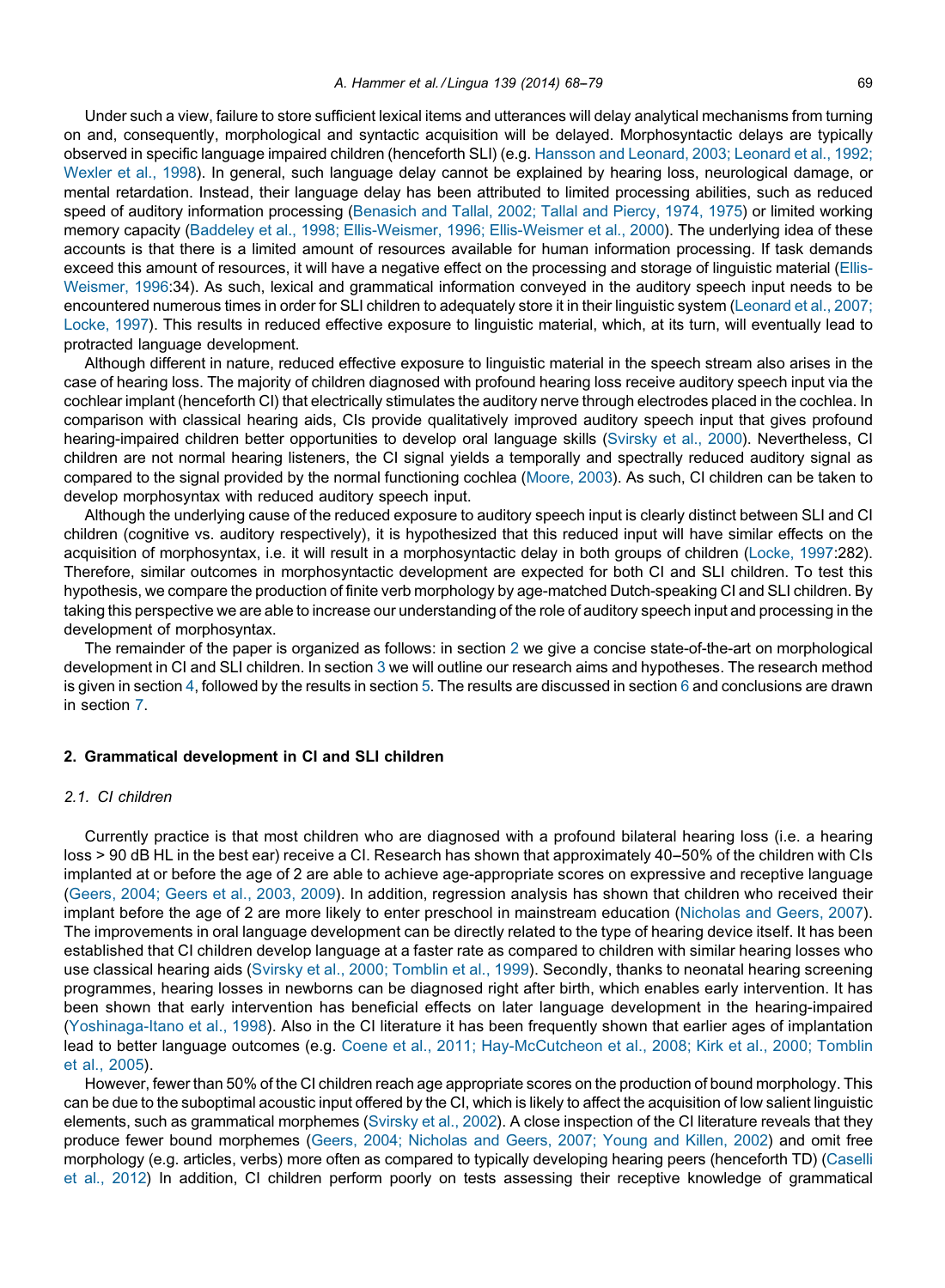<span id="page-2-0"></span>morphemes (Duchesne et al., 2009; Hawker et al., 2008; [Nikolopoulos](#page-10-0) et al., 2004). To our knowledge, no studies have yet conducted an in-depth analysis on the accuracy of morpheme production in CI children.

# 2.2. SLI children

The language production of SLI children as measured by mean length of utterance (MLU) is consistently lower as compared to their TD peers (Rice et al., [2006](#page-10-0)). Moreover, cross-linguistic evidence suggests that the core deficit of these children lies in the domain of morphology, particularly at the level of the verb. More precisely, low accuracy scores are found in the production of third person singular (e.g. he works) and regular past tense inflections (e.g. he worked) as well as infrequent use of auxiliaries (e.g. he is working) (e.g. Italian: [Leonard](#page-10-0) et al., 1992; English: [Conti-Ramsden](#page-10-0) and Jones, 1997; Bedore and [Leonard,](#page-10-0) 1998; German: [Clahsen,](#page-10-0) 1989; Swedish: Hansson and [Leonard,](#page-10-0) 2003; Dutch: De [Jong,](#page-10-0) [1999](#page-10-0)). Several studies have indicated that measures pertaining to the production of morphology combined with MLU have high sensitivity and specificity in the diagnosis of SLI (Bedore and [Leonard,](#page-9-0) 1998; Dunn et al., 1996; Rice et al., [2006](#page-9-0)).

The underlying cause of the grammatical deficit observed in SLI children has raised considerable debate among linguists. For instance, it has been argued that the grammatical deficit is domain-specific and can be attributed to a primary deficit of the computational grammatical system (Van der Lely, 1997, 2005; Van der Lely and [Ullman,](#page-11-0) 2001). Other accounts dispute the modularity of the disorder and relate the grammatical deficit to perceptual and cognitive deficits (see references in section [1](#page-0-0)). According to the so-called ''Surface Account'' ([Leonard](#page-10-0) et al., 2003) the observed morphological deficits in SLI children are caused by the low perceptual salience of the morphemes themselves. The surface account states that although SLI children are able to perceive low-salient morphemes, their limited processing abilities are taxed when these morphemes have to be perceived and their grammatical function has to be identified. Not only must both operations be performed within a limited amount of time, also the child has to process the rest of the sentence. Contrary to TD children, SLI children are often not able to complete this complex processing operation resulting in delays of the storage of the morphemes in the proper cell of the morphological paradigm.

#### 3. The present research

The purpose of this study is to compare Dutch-speaking CI and SLI children, aged between 4 and 7, in their target-like production of finite verb morphology, including age-matched TD children as controls. This comparison allows for testing the hypothesis put forth by Locke [\(1997\)](#page-10-0) that reduced exposure to auditory speech input will delay the acquisition of grammatical morphology. Based on the literature, we assume that perceptually non-salient morphemes are difficult to perceive by hearing-impaired children with CIs and difficult to process by SLI children. As such, we expect that CI and SLI children will show similar outcomes with respect to the production of target-like finite verb morphology.

The second purpose of this study is to relate the outcomes on the production of finite verb morphology obtained by the SLI and CI children to those on MLU measuring general language development. The rationale behind this approach must be sought in the fact that the combination of both measures presents a characteristic profile of SLI children ([Bedore](#page-9-0) and [Leonard,](#page-9-0) 1998; Dunn et al., 1996; Rice et al., 2006). The literature has revealed that 50% of CI children are able to achieve general language levels that are age-appropriate, for example as measured by MLU (see [Geers,](#page-10-0) 2004). Therefore, we hypothesize that this profile is not shared by the majority of CI peers and that language delays are only found in the domain of morphology. In the case of shared profiles, this could imply that a hearing loss place children at a higher risk of general language impairments as has been suggested by Young and Killen [\(2002\).](#page-11-0) In the analysis of individual results we take into account that for the CI children important age related factors in language development other than chronological age alone have been reported. These are the age at which the child received his implant and the number of years the child has received acoustic speech input via the implant (i.e. hearing age) (Coene et al., 2011; Kirk et al., 2000; [Tomblin](#page-10-0) et al., 2005). As such, the language measures under study are analyzed according to these factors.

# 4. Research method

#### 4.1. Participants

A total number of 48 CI children and 38 SLI children participated in the study. The CI children were selected from special schools for deaf children in Flanders (Belgium) and from the Eargroup, a CI centre in Antwerp-Deurne (Belgium). The CI children in the study have been selected in such a way to provide maximal correspondence between children within the different age groups, i.e. all children were monolingual speakers of Dutch and their medical file did not report any additional disorders (e.g. Autistic Spectrum Syndrome) besides their hearing impairment. The CI children were aged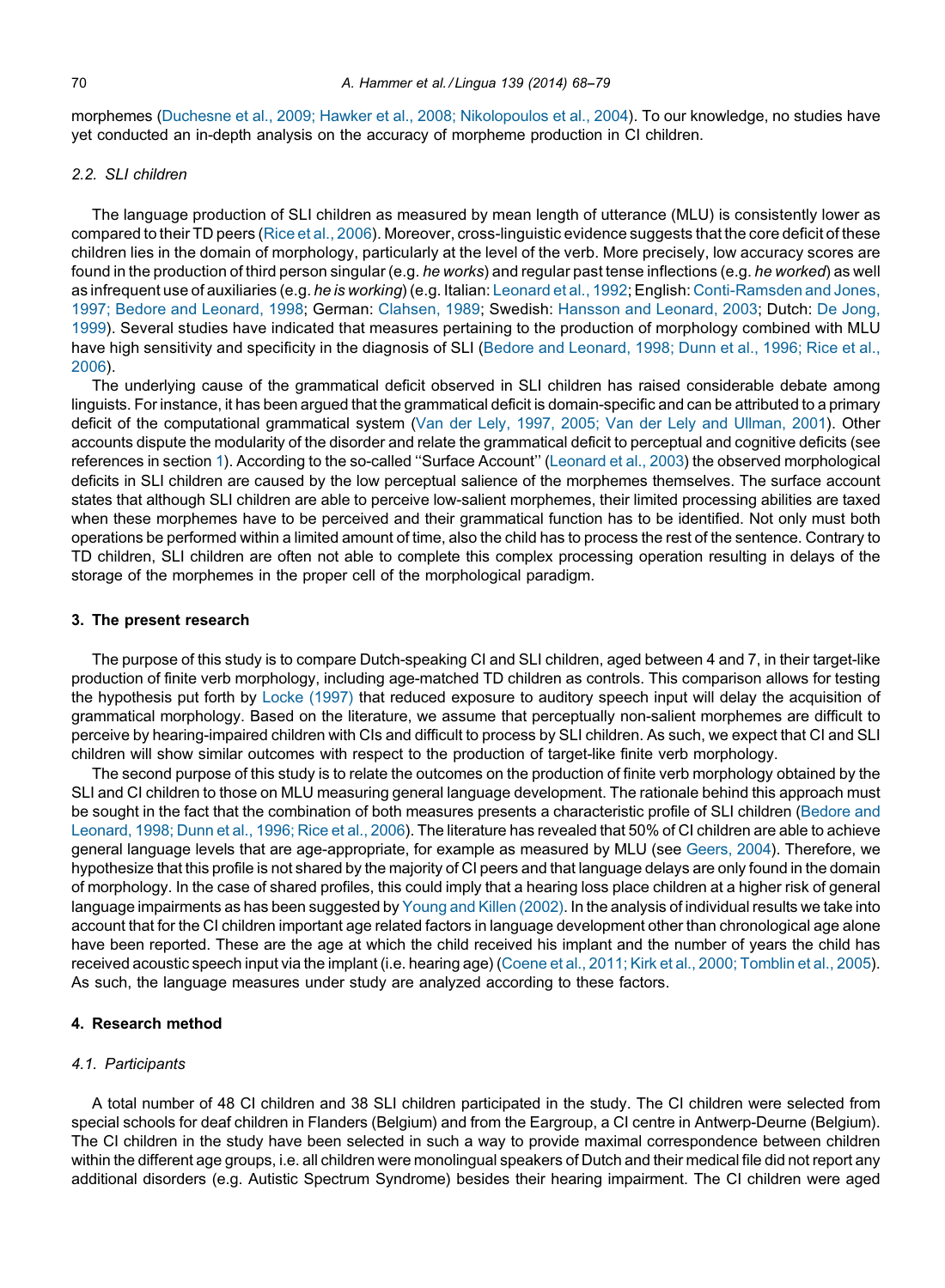|       |    | CI children  |                              |                     |                   |   |               |
|-------|----|--------------|------------------------------|---------------------|-------------------|---|---------------|
|       | Ν  | Age<br>M(SD) | Age at implantation<br>M(SD) | Unaided HL<br>M(SD) | Special education | N | Age<br>M (SD) |
| 4 yrs | 15 | 50.9(4.8)    | 14.8(7.3)                    | 109(13)             | 43% (1 UNK)       |   | 54.3 (3.2)    |
| 5 yrs | 14 | 63.2(4.1)    | 17.7 (10.2)                  | 108 (12)            | 43%               | 9 | 65.2 (3.8)    |

6 yrs 10 73.5 (2.5) 15.5 (10.8) 114 (9) 11% (1 UNK) 15 76.5 (3.8) 7 yrs 9 85.8 (2.7) 15.6 (6.7) 113 (10) 25% (1 UNK) 9 87.6 (3.0)

Overview of participants, including number of children per age group, chronological age (in months) and for the CI children age at implantation (in months), unaided hearing loss (HL) and the percentage of children who attended special education at the time of testing (UNK = unknown).

between 3;9 and 7;7 years and had received their CI between 5 and 43 months of age. The CI children had a minimum of 2 years of exposure to auditory speech with a maximum of 6;7 years.

Data of two groups of SLI children were analyzed. The first group included spontaneous speech data of 19 children with orthographic transcriptions readily available from the Bol and Kuiken corpus (Bol and [Kuiken,](#page-10-0) 1988) from the Child Data Exchange System ([MacWhinney,](#page-10-0) 2000). The 19 transcripts involve 4 4-year-olds, 5 5-year-olds, 7 6-year-olds and 3 7-year-olds. The SLI children from the Bol and Kuiken corpus attended schools for special education in the Netherlands (area Amsterdam, Haarlem, Amersfoort and Leiden). The second group of SLI children was recruited for the purpose of the present study. These children were attending schools for special education in Flanders (Belgium) (area Hasselt and Antwerp).

All SLI children included in the study were diagnosed as being language impaired by a certified speech-language pathologist. In the Netherlands, children receive the diagnosis of SLI if they score 1.5 SD below average on at least two language tests, intervention for at least 6 months did not lead to improvements and their limited language abilities reduces engagement in learning and communication activities. For the present study, children with SLI with speech problems were excluded. The children received interventions at their schools for special education. None of the children had hearing losses, neurological disorders or social, emotional problems and were all of normal intelligence. All children were monolingual speakers of Dutch.

In agreement with the standards of ethical requirements, informed consent was obtained from their parents prior to participation. An overview of the group characteristics is presented in Table 1, for CI children mean age at implantation are also given in Table 1.

#### 4.2. Language assessment

The CI and SLI children selected for the present study, were recorded for 15-30 min using a Panasonic NV-GS180 digital video camera. The same procedure was used as in Bol and [Kuiken](#page-10-0) (1988) to elicit speech. Conversations were held between the child and either one of the parents, the speech language pathologist, or the first or second author of this paper. The children spoke about different topics. The adults encouraged the children to talk about their own interests. This reduced the number of possible silent periods during the conversation. No toys or books were incorporated in the conversations, however, in some cases a child's personal school book or picture books were used to familiarize the child with the situation. All recordings were made in quiet rooms at the schools the children were attending or at the CI centre.

The CI samples were transcribed by an experienced speech therapist familiar with listening to the speech of deaf children. This speech therapist trained a second transcriber, who transcribed the speech samples of the SLI children. All transcriptions were made according to the CHAT conventions available through the Child Data Exchange System ([MacWhinney,](#page-10-0) 2000).

All transcripts, including the SLI transcripts available from the Bol and [Kuiken](#page-10-0) corpus (1988), were analyzed using a standardized procedure, the STAP procedure (Spontane Taalanalyse Procedure [Spontaneous Language Analysis Procedure] [Verbeek](#page-11-0) et al., 1999). This procedure assesses the morphosyntactic abilities of the participants and provides norms for children aged  $4-7$  ( $N = 240$ ). The spontaneous language samples that are required by the STAP procedure compares to the procedure of Bol and [Kuiken](#page-10-0) (1988) as outlined earlier. Following the STAP procedure, the first 50 child utterances were analyzed. Excluded from the 50-utterance sample were repeated and unintelligible utterances, idiomatic and collocational utterances (e.g. 'weet ik niet' I don't know) as well as elliptical answers, i.e. answers to preceding questions without a finite verb and/or other utterance parts that can be inferred from the preceding question (e.g. adult: 'does it hurt', child: 'a little bit').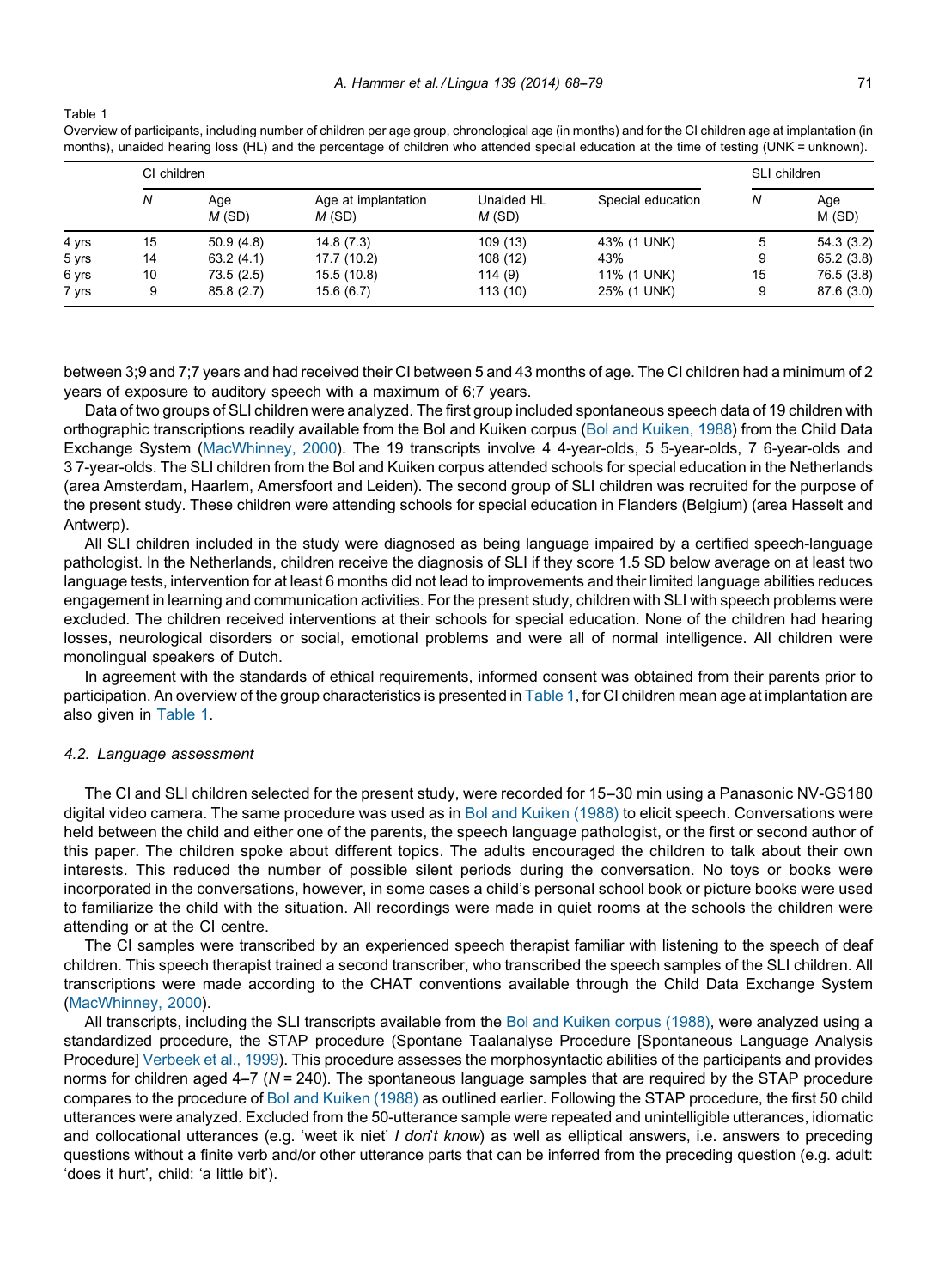| Table 2                                                                                      |
|----------------------------------------------------------------------------------------------|
| Overview of the Dutch inflectional verbal paradigm exemplified for the verb lopen 'to walk'. |

| Person | Singular             |                     | Plural    |           |  |
|--------|----------------------|---------------------|-----------|-----------|--|
| 1st    | stem + $\varnothing$ | ik loop             | stem + en | wij lopen |  |
| 2nd    | stem $+$ t#          | jij loopt/ loop jij | stem + en | zij lopen |  |
| 3rd    | stem $+$ t           | hij loopt           | stem + en | zij lopen |  |

#### 4.3. Language measures

The following measures of language development have been taken into consideration:

- 1. MLU: Mean length of utterance measured in words.
- 2. Finite verb production: This is a quantitative measure for finite verb morphology consisting of the total number of finite verbs produced in a 50-utterance sample. As fifty finite verbs are expected in a 50-utterance sample, the omission of a finite verb in one or more utterances is reflected in a 50  $- n$  score, where n is the number of omitted verbs. However, in case of an additional finite verb (for example in subordinate clause production) these scores were added to 50 (50 +  $n$ score).
- 3. Errors/omission of verbal agreement: This is a qualitative measure for finite verb production building on (i) the omission of unbound verbal agreement in a obligatory context, see (a) and (b). An obligatory context is defined as a context in which the unbound morpheme needs to be present in order for the utterance to be grammatical. The qualitative measure further builds on (ii) the non-target like use of bound verb morphemes, for instance the omission of the 3rd person singular (see (c)) or plural morpheme, or the mismatch between bound finite verb morpheme and the subject (see (d)). The Dutch inflectional paradigm is given in Table 2.

| (a) | Ikke *(ben) naar de film<br>geweest<br>the movie been<br>*(am) to                                                           |                                       |
|-----|-----------------------------------------------------------------------------------------------------------------------------|---------------------------------------|
|     | 'I have been to the movie'                                                                                                  | omission auxiliary                    |
| (b) | Hij $*(is)$ ziek<br>He $*(is)$ ill                                                                                          | omission copula                       |
| (c) | Die slaap <sup>*</sup> (t) in een bedje<br>That sleep <sup>*</sup> (s) in a little bed<br>'That one sleeps in a little bed' | omission 3rd person singular morpheme |
| (d) | Hier *waren/was het podium<br>There *were/was the stage<br>'There was the stage'                                            | plural morpheme in singular context   |

For these three measures, we have investigated the internal consistency of reliability for the analyzed 50-utterance sample by means of a split-half method (Spearman-Brown formula, Drenth and [Sijtsma,](#page-10-0) 2006). The internal consistency reliability coefficients were found to be high to very high (.87-.95, [Hammer,](#page-10-0) 2010).

# 4.4. Reliability

For the purpose of transcription reliability, 10% of the language samples were transcribed in their entirety by independent transcribers. The transcripts were compared word-for-word yielding a transcription agreement of 79%. Accordingly, the videotaped conversations were watched and the initial transcript was changed where necessary. The second word-for-word comparison yielded an agreement percentage of 93%.

According to the STAP procedure, the analysis of the ungrammatical utterances is based on paraphrasing. Although a clear protocol is provided, there is still some room for interpretation. This places emphasis on determining the coding reliability, particularly as for the present research multiple coders were involved. To examine the between-coder reliability, 10% of the transcripts were reanalyzed by one of the coders. Correlations were calculated between the results of the recoder and the original coder. The correlations were as high as .99 for MLU and finite verb production and .89 for verbal agreement errors/omissions.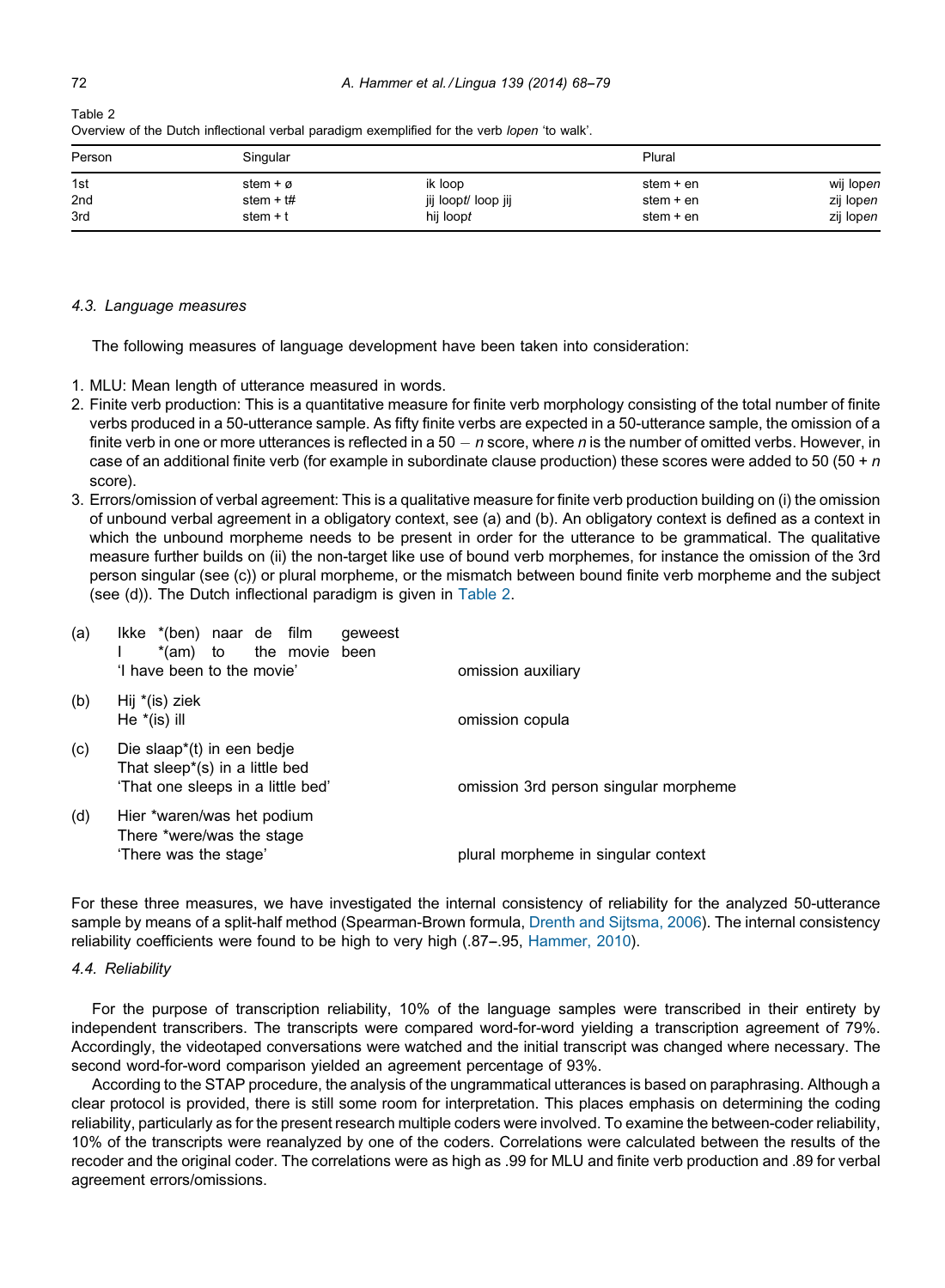### <span id="page-5-0"></span>4.5. Data analysis

To compare the results of the CI and SLI children with their TD peers, results on MLU, finite verb production and verbal agreement errors/omissions are standardized according to the norms provided by the STAP procedure. The group comparisons were controlled for age with the norms of the test. Standardization involves the transformation of the raw score into a z-score. A z-score denotes the distance to the mean of the TD population. The mean of the TD population is indicated by a z-score of 0. The 95% confidence interval lies within z-scores  $-1.96$  to 1.96 (corresponding to P2.5 and P97.5 respectively). If a child obtains a z-score below  $-1.96$ , it has performed significantly below age expectations. Statistical testing between CI and SLI children at each age was done using a one-way ANOVA in case of equal variances. If the assumption of equal variances was not met, the non-parametric Mann-Whitney U-test was used. We lowered alpha to .01 to adjust for multiple group testing.

The scores on MLU and finite verb morphology were plotted in a correlation matrix. However, when measures are combined, a cut-off point at P2.5 (or z-score  $-1.96$ ) can no longer be used to assess age-appropriateness. Combining variables will lead to a decreased alpha and, as a consequence, this increases the risk of a type II error (i.e. considering a child to have a non-deviant language development, when in fact it should be considered to show a deviant development). To prevent this, an alpha of .05 should be applied to the composite of variables (including the measures under consideration in this study), rather than on one variable only. This results in a cut-off point of P20 (i.e. z-score  $-1.28$ ) and as such will be used in the correlation matrix to assess age-appropriateness on the measures included in the matrix.

On the data of the CI children, we performed a regression analysis including the predictor factors age at implantation and hearing age on MLU, finite verb production and verbal agreement errors/omissions. We used an alpha level of .05.

# 5. Results

As two data sets are included for the SLI children, it is important to verify if these children compare to one another and as such can be taken to belong to the same population. Statistical comparisons were performed at age groups with approximately equal distributions of SLI children included from the different data sets. Equal distributions were found at the age of 5 and 6. Mann--Whitney tests revealed no statistical differences between both SLI data sets at the age of 5 on MLU ( $U = 4$ ,  $p = .142$ ), finite verb production ( $U = 8$ ,  $p = .621$ ) and verbal agreement errors/omissions ( $U = 7.5$ ,  $p = .539$ ). No statistical differences were found between the data sets for the 6-year-old SLI children on MLU ( $U$  = 16.5,  $p$  = .183), finite verb production (U = 23, p = .562) and verbal agreement errors/omissions (U = 23, p = .561). The non-significant findings indicate that the SLI children from different data sets can be considered to be from the same population. As such, for subsequent analysis the data sets were grouped together to form one group of SLI children.

#### 5.1. Finite verb production and verbal agreement errors/omissions

Table 3 presents the mean raw scores, standard deviations and ranges for the production of finite verbs and verbal agreement errors/omissions obtained by the CI and SLI children per age group. Table 3 includes the statistical results comparing both clinical groups on mean finite verb production and mean verbal agreement errors/omissions.

Table 3

Mean raw scores, standard deviations and ranges for finite verb production and verbal agreement errors/omissions obtained by CI and SLI children per age group. The statistical results indicate the difference in mean scores between CI and SLI children. \* indicates significant at alpha .01.

|                        | CI children                       |           |           | SLI children |           |           |                                |  |  |
|------------------------|-----------------------------------|-----------|-----------|--------------|-----------|-----------|--------------------------------|--|--|
|                        | M                                 | <b>SD</b> | Ranges    | M            | <b>SD</b> | Ranges    | <b>Statistical results</b>     |  |  |
| Finite verb production |                                   |           |           |              |           |           |                                |  |  |
| 4 yrs                  | 41.3                              | 12.8      | $17 - 56$ | 30.4         | 7.3       | $22 - 38$ | $F(1, 18) = 3.198, p = .09$    |  |  |
| 5 yrs                  | 45.3                              | 7.2       | $32 - 59$ | 36.7         | 13.8      | $4 - 46$  | $F(1, 21) = 3.910, p = .06$    |  |  |
| 6 yrs                  | 50.8                              | 5.4       | $43 - 59$ | 35.5         | 12.7      | $12 - 53$ | $U = 22$ , $p < .01*$          |  |  |
| 7 yrs                  | 53.6                              | 7.1       | $42 - 63$ | 42.9         | 6.9       | $33 - 53$ | $F(1, 16) = 10.376, p < 0.01*$ |  |  |
|                        | Verbal agreement errors/omissions |           |           |              |           |           |                                |  |  |
| 4 yrs                  | 5.3                               | 4.0       | $1 - 14$  | 4.8          | 2.8       | $2 - 9$   | $F(1, 18) = .074, p = .79$     |  |  |
| 5 yrs                  | 4.2                               | 2.7       | $0 - 11$  | 5.6          | 4.4       | $1 - 13$  | $F(1, 21) = .833, p = .37$     |  |  |
| 6 yrs                  | 4.8                               | 4.1       | $1 - 14$  | 8.5          | 6.8       | $1 - 25$  | $F(1, 23) = 2.345, p = .14$    |  |  |
| 7 yrs                  | 3.7                               | 2.7       | $0 - 9$   | 6.4          | 5.7       | $2 - 21$  | $F(1, 16) = 1.757, p = .20$    |  |  |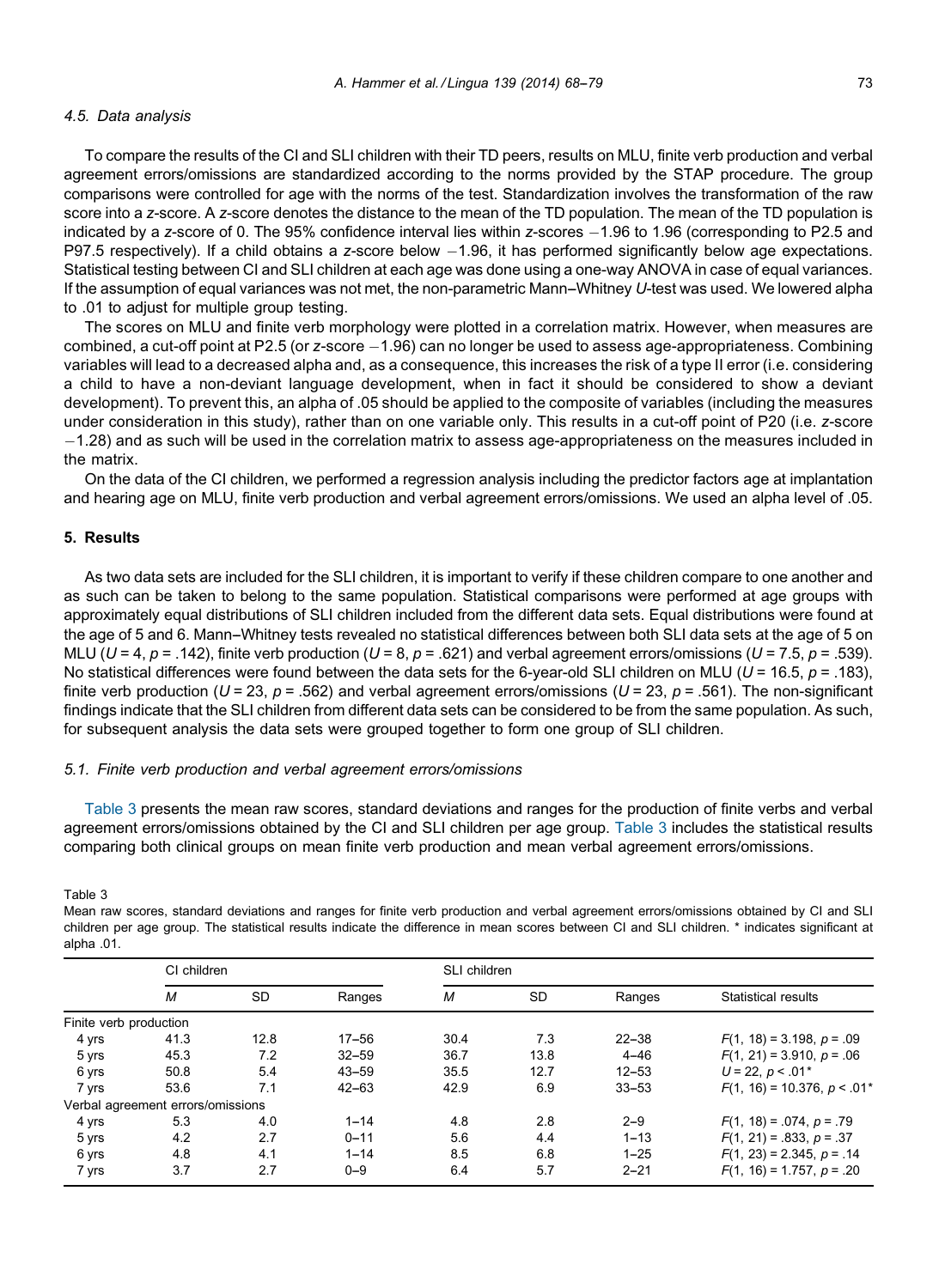<span id="page-6-0"></span>

Fig. 1. Boxplots represent the standardized finite verb production scores and the standardized verbal agreement errors/omissions scores for the CI and SLI children per age group. The horizontal lines represent the 95% confidence interval (i.e. between P2.5 and P97.5).

The norms of the TD children indicate that approximately 50 finite verbs are produced in a 50 utterance sample from age 4 onwards. CI children achieve an average of 50 finite verbs at the age of 6, whereas SLI children are not able to achieve this average by the age of 7. At the age of 6, significant differences emerge between CI and SLI children on finite verb production in the direction of better outcomes for the CI children. Large standard deviations and ranges are found for both clinical groups at all ages, indicating large within-group variability.

The norms of theTDchildren reveal that verbal agreement errors andomissions are rarefrom age 4 onwards (raw mean is .50). This implies that already at this age TD children use (bound and unbound) verbal morphemes in a target-like manner. The results of the CI and SLI children show relatively high numbers of verbal agreement errors and omissions at all ages, pointing in the direction of persistent problems in the target-like production of finite verb morphology. At none of the ages significant differences were found between CI and SLI children. This could be due to the large ranges that were observed.

The standardized results are presented in Fig. 1. The boxplots in this figure show first of all the large within-group variation observed for the CI and SLI children and secondly the distance of their scores towards the mean of their TD peers. The solid horizontal lines indicate the lower bound and upper bound of the 95% confidence interval, respectively P2.5 and P97.5. The percentages of CI and SLI children who compare to their TD peers are presented in Table 4.

From Fig. 1 it becomes clear that the finite verb production of the CI children moves within the normal range of TD children (i.e. the 95% confidence interval) over the years. The rapid improvement of CI children is also evident from the increasing percentages of CI children who compare to their TD peers on finite verb production (see Table 4). The boxplots for the SLI children remain below the cut-off point of P2.5. This means that most of the SLI children produce significantly less finite verbs as compared to their TD peers in a 50-utterance sample. The lack of improvement is also supported by the percentages in Table 4, which show that the number of SLI children who perform age-appropriately remains more or less stable over the years. The gap between the CI and SLI children that starts to emerge around the age of 6 is clearly visualized in the boxplots. For verbal agreement errors and omissions, it is observed that CI and SLI children perform below age-expectations without an improvement over the years. This is also demonstrated by the stable and small percentages of CI and SLI children (0-33%) who compare to their TD peers (see Table 4).

# 5.2. Language profiles in CI and SLI children

Table 4

As expected, we found a strong correlation between finite verb production and MLU ( $r = .737$ ,  $p < .001$ ) for the SLI children, when controlled for age and one outlier (see [Fig.](#page-7-0) 2, black square). The correlation indicates that weak MLU

| .                                 | .     |             |       |       |              |       |       |       |
|-----------------------------------|-------|-------------|-------|-------|--------------|-------|-------|-------|
|                                   |       | CI children |       |       | SLI children |       |       |       |
|                                   | 4 vrs | 5 vrs       | 6 vrs | 7 yrs | 4 vrs        | 5 vrs | 6 vrs | 7 yrs |
| Finite verb production            | 60%   | 57%         | 80%   | 78%   | 0%           | 22%   | 38%   | 22%   |
| Verbal agreement errors/omissions | 33%   | 14%         | 30%   | 22%   | 20%          | 22%   | 32%   | 0%    |

#### Percentage of CI and SLI children performing within the 95% confidence-interval and therefore compare to TD children.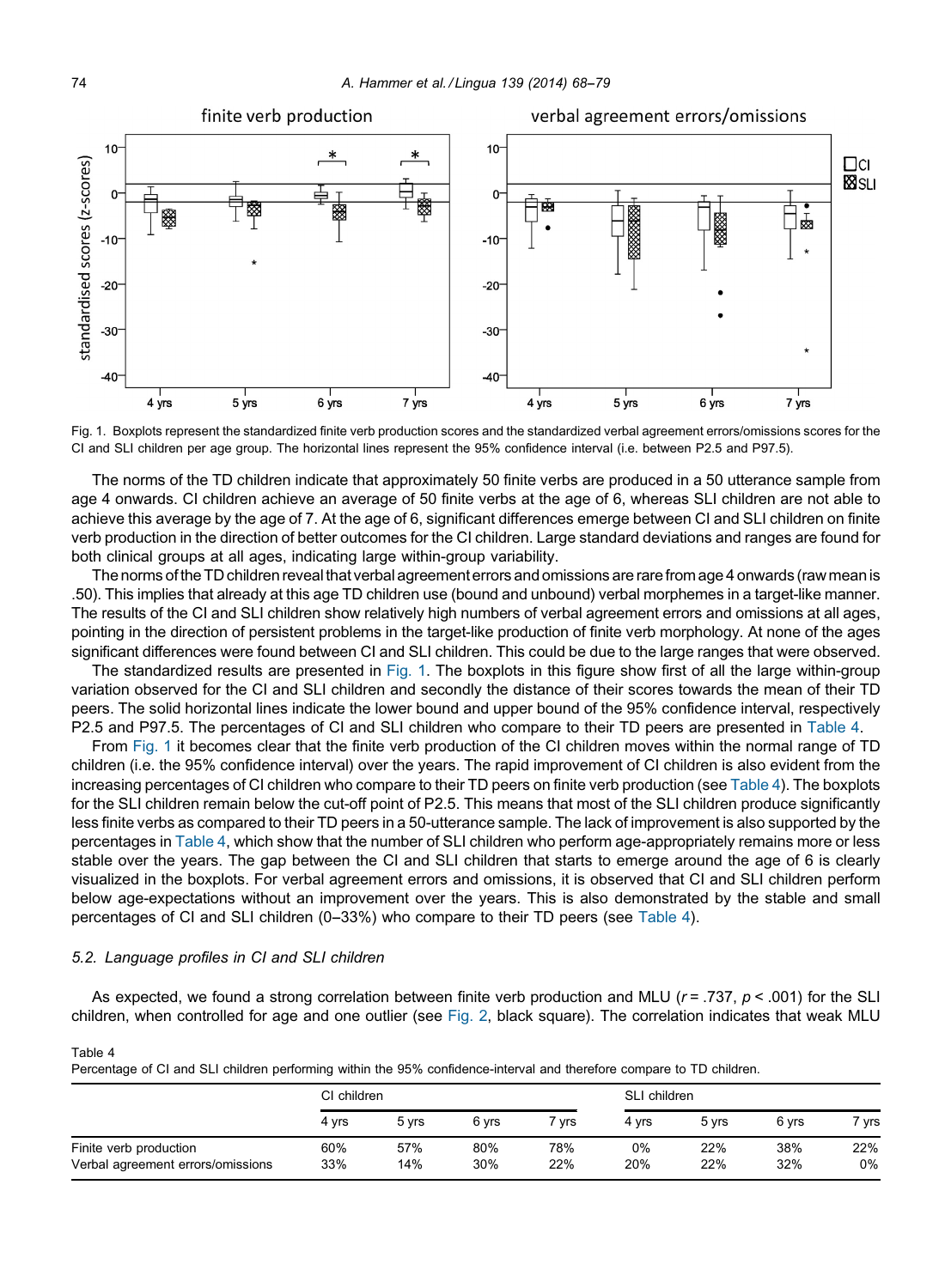<span id="page-7-0"></span>

Fig. 2. Individual standardized MLU scores plotted as function of the standardized scores on finite verb production for CI children (upper matrix) and SLI children (matrix below). The vertical dotted line in the matrices indicates the P20 (i.e. z-score -1.28) for finite verb production in the TD population. Scores that fall on the right side of the vertical line are age-appropriate, scores on the left side can be considered to be below ageexpectations. The horizontal line in the matrices indicates the P20 for MLU in the TD population. Scores that fall beyond the horizontal line can be considered to be age-appropriate, scores below the horizontal line are below age-expectations.

scores are related to weak scores on the production of finite verb morphology, i.e. shorter utterances are those in which the finite verb is lacking. For CI children, we found a similar correlation between MLU and finite verb production ( $r = .621$ ,  $p < .001$ ). This correlation implies that MLU is not only a measure of general language development but also provides some information with respect to grammatical complexity in the spontaneous speech production of SLI and CI children.

In Fig. 2 we plotted the children's outcomes on MLU and finite verb production in a correlation matrix. The dotted vertical line in both matrices represents the cut-off (i.e.  $z$ -score  $-1.28$ ) for finite verb production. The scores that fall on the left side of the line are below age-expectations, whereas the scores on the right side are age-appropriate. The horizontal dotted lines represent the cut-off for MLU. Scores that fall below the horizontal line can be taken to be below ageexpectations, whereas the scores beyond the horizontal line are age-appropriate. Clockwise these matrices can be read as follows: the upper right quadrant represents CI and SLI children who score age-appropriately on MLU and finite verb production; the lower right quadrant represent CI and SLI children who score age-appropriately on finite verb production, but below age-expectations on MLU; the left lower quadrant represent the children who score below age-expectations on MLU and finite verb production; the left upper quadrant represents the children who score age-appropriately on MLU, but below age-expectations on finite verb production.

From Fig. 2, it is observed that the majority of SLI children (75%) perform significantly below age-expectations on MLU and finite verb production (lower left quadrant). Two smaller groups with different profiles are observed for SLI children: one subgroup of SLI children (10.8%) performs age-appropriately on finite verb production and MLU, the other one (13.5%) performs age-appropriately on MLU, but lays behind on finite verb production. None of the SLI children can be found in the lower right quadrant, showing that none of the SLI children has MLU scores below age-expectations, but nevertheless achieve age-appropriate scores on finite verb production.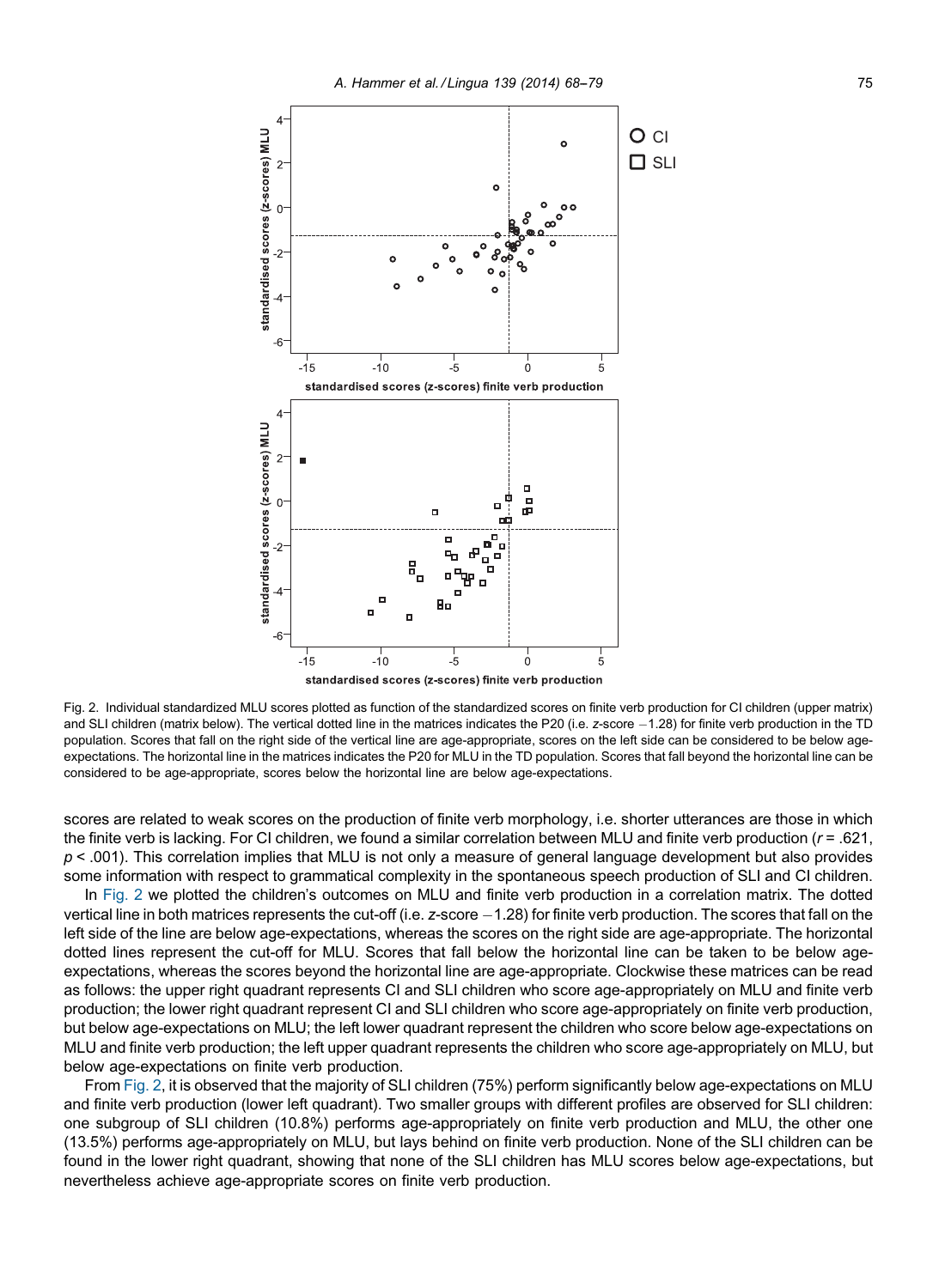<span id="page-8-0"></span>This contrasts with the CI children, for which a subgroup (22.9%) can be found in the lower right quadrant. This implies that these children produce significantly shorter utterances as compared to their TD peers, but nevertheless these are grammatical, i.e. they include a finite verb. The number of CI children that compares to their TD peers on MLU and finite verb production is almost equal to the number of children that perform below age-expectations on both measures, respectively 37.5% and 35.4%. Close inspection of the data reveals that 27.1% of the CI children in the latter group (i.e. performing below age-expectations on MLU and finite verb production) belong to the age groups 4 and 5 as compared to only 8.3% in the age groups 6 and 7. Only two CI children (i.e. 4.2%) perform below age-expectations on finite verb production, but are age-appropriate with respect to MLU.

In the group of CI children, language measures can be influenced by the age at which the child has received the implant and the amount of time the child has had access to auditory speech input. Regression analysis, including the factor age at implantation and hearing age, revealed non-significant results for MLU ( $F(2, 45) = 1.995$ ,  $p = .148$ ) and significant results for finite verb production ( $F(2, 45) = 8.323$ ,  $p < .001$ ,  $R^2 = .270$ ) and verbal agreement errors/omissions ( $F(2, 45) = 3.369$ ,  $p = .043$ ,  $R^2 = .130$ ). For finite verb production, a significant effect was found for hearing age (t(45) = -2.928, p = .005) but not for age at implantation ( $t(45) = -1.149$ ,  $p = .256$ ). The effect of hearing age indicates that CI children with longer exposure to auditory speech input will produce more finite verbs as compared to CI children with shorter exposure to speech input. For verbal agreement errors/omissions, age at implantation was a significant predictor  $(t(45) = -2.528$ ,  $p = .015$ ) rather than hearing age (t(45) = -.655, p = .516). Children who received their implant at younger ages were likely to produce less error as compared to children who received their implant later in life.

# 6. Discussion

#### 6.1. How do CI children compare to SLI children in their production of finite verb morphology?

The first purpose of this study was to compare the production of finite verb morphology by 4-7 year-old Dutch CI and SLI children. This study included a quantitative measure of finite verb morphology consisting of the number of finite verbs produced in a 50-utterance sample and a qualitative measure of finite verb morphology consisting of an analysis on the target-like use of finite verb morphology. We expected to find similarities between CI and SLI children on both measures of finite verb morphology. This hypothesis was grounded on Locke's theoretical work on language acquisition, claiming that reduced exposure to language input will delay morphosyntactic development. This reduced exposure can arise either due to hearing loss, as in the case of CI children, or due to processing limitations, as has been suggested for SLI children.

The results of this study partially support our expectation: it was found that both CI and SLI children show persistent difficulties in the target-like production of finite verb morphemes (bound and unbound). Both clinical groups made significantly more verbal agreement errors (e.g. \*she sleep instead of she sleeps) or omitted the auxiliary, modal or copula (e.g. \*he ill instead of he is ill) as compared to their TD peers. For both clinical groups, no improvement was observed between the ages 4-7. These findings add to the existing body of cross-linguistic evidence showing that SLI children have persistent delays in the target-like production of finite verb morphology (e.g. [Conti-Ramsden](#page-10-0) and Jones, 1997; De Jong, 1999; [Leonard](#page-10-0) et al., 1992). This study also confirms previous findings indicating that CI children experience difficulties in the acquisition of bound morphology (e.g. [Duchesne](#page-10-0) et al., 2009; Geers, 2004).

However, our expectation was not borne out with respect to the quantitative measure of finite verb morphology development. CI children aged 6-7 produced significantly more finite verbs as compared to their SLI peers. These results question our initial hypothesis that processing limitations and sensory deprivation yield similar language outcomes. CI children seem to be aware of the fact that most target-like utterances need an overtly expressed finite verb but perform poorly on perceptually low-salient morphemes, their SLI peers struggle with both the obligatoriness of finite verbs as well as particular low-salient verb morphemes.

The fact that we found a mixed picture regarding the acquisition of finite verb morphology in CI and SLI children opens up the discussion on the nature of the language deficit the latter group of children. Our results do not rule out the possibility that the language impairment in SLI children is caused by limited processing abilities. Limited processing can have a more disruptive effect on the acquisition of morphosyntax as compared to hearing loss (see also Norbury et al., 2001; [Hansson](#page-10-0) et al., [2007](#page-10-0)). However, the nature of the language impairment can also be grammar-specific, caused by a deficit in the computational grammatical system (Van der Lely, 1997, 2005; Van der Lely and [Ullman,](#page-11-0) 2001). This means that SLI children use grammatical-structural rules optionally rather than obligatory as in target adult-like speech.

For CI children, the difficulties in the target-like production of finite verb morphemes, forces an explanation relating these difficulties to their reduced auditory speech input. Previous findings indicate that the morphological development of CI children is determined by the perceptual salience of morphemes [\(Svirsky](#page-10-0) et al., 2002). If CI children frequently miss perceptually low-salient morphemes (e.g. 3rd person singular /t/ in hij slaapt – he sleeps) in the auditory speech input, they will have fewer opportunities to set up hypotheses regarding the grammatical functions of these morphemes. Building a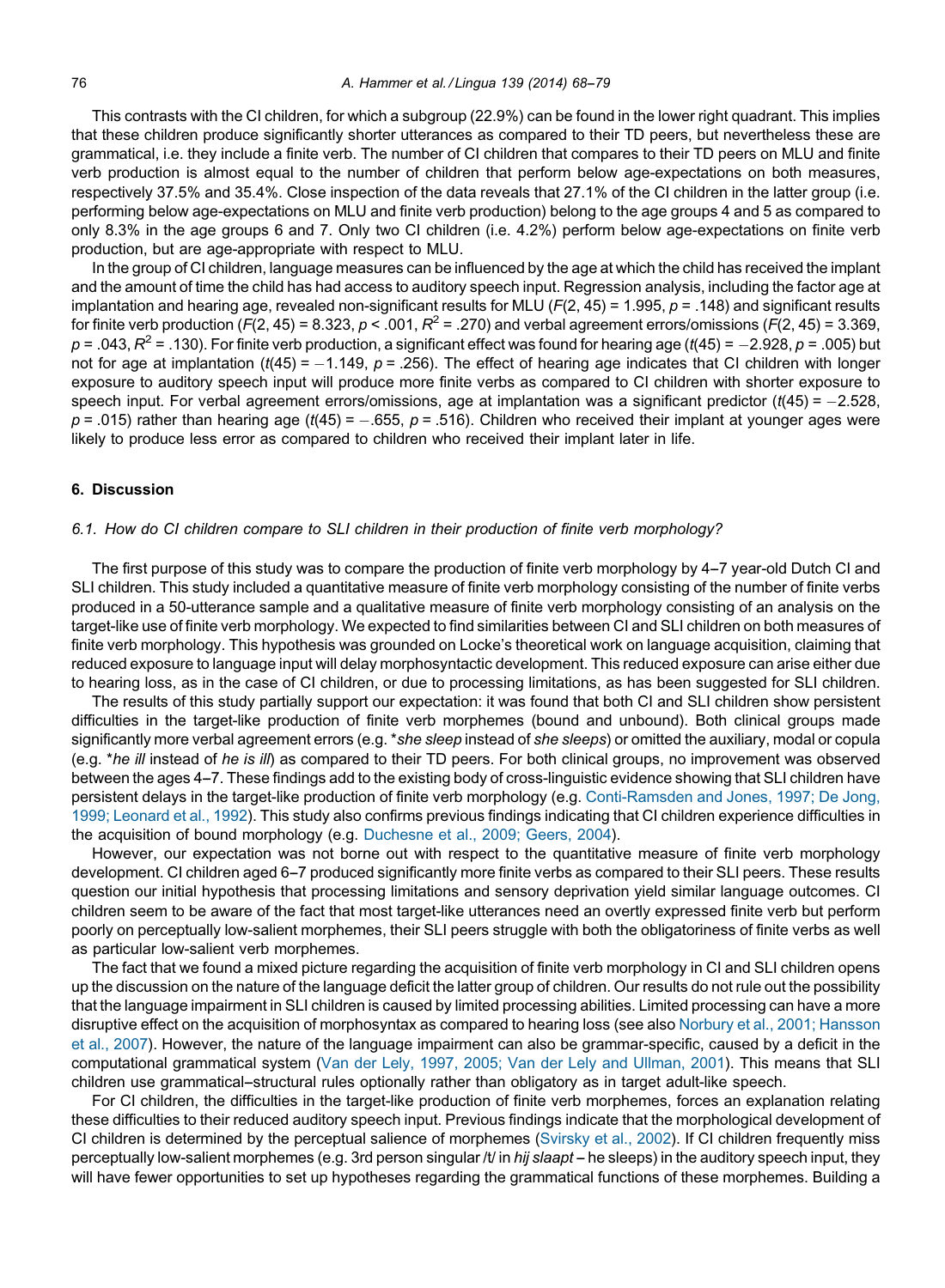<span id="page-9-0"></span>successful paradigm for morphological development will only succeed when CI children encounter the morphemes a sufficient number of times.

#### 6.2. Do CI children show the same grammatical profile as SLI children?

The second purpose of this study sought to determine to what extent CI children showed the same grammatical profile as their SLI peers. We combined the outcomes on finite verb production and general language production, as measured by MLU, in a correlation matrix.

Our results showed that 75% of the SLI children scored below age-expectations on MLU and finite verb production as opposed to 35.4% in the group of CI children. This is in line with our previous observation, i.e. the linguistic deficit of SLI children is more pervasive as compared to the deficit observed in CI children. In addition, we also found that approximately 20% of the CI children produced shorter utterances as compared to their TD peers, but nevertheless produced grammatically complex utterances including a finite verb. This profile is not observed in the group of SLI children. This again is in support of our conclusion that the language deficit of SLI children is more severe as compared to CI children. Interestingly, the CI children who compared to their SLI peers in their grammatical profile where generally younger (i.e. 4-5 years).

There are several explanations for these results. First of all the result can be due to a bias in participant selection. It has to be noted that for both clinical groups under study, selection of homogeneous groups is difficult or almost impossible as both groups are known for their variation (e.g. Geers et al., 2009; Van [Weerdenburg](#page-10-0) et al., 2006). In our study for instance, some children with CI attended regular schools whereas others attended schools for special education. The percentage of children with CI attending special education was higher in the youngest groups (4 and 5 years) as compared to the older groups (6 and 7 years). This corresponds with the sudden increase in age-appropriate finite verb production at the older age groups (see [Table](#page-6-0) 4).

A second explanation is that longer exposure to auditory speech input (i.e. hearing age) positively correlated with the production of finite verbs. This indicates that gaining more experience with acoustic speech input, regardless the age at which children received their implant, enables children to make a fast progress in their development of finite verb morphology. As the mean ages of implantation are comparable between age groups, children in the older age groups had more acoustic experience as compared to the younger age groups.

When taken together, future research on individual linguistic trajectories has the potential to shed light on these explanations. In our study, we found that approximately 27% of the 4 and 5 year-old CI children and 8% of the 6 and 7 yearold CI children compared to their SLI peers in MLU and finite verb production. The estimated prevalence of language impairment in the population of TD children is approximately 7.4% [\(Tomblin](#page-11-0) et al., 1997). It has been suggested that the prevalence of SLI in the population of CI children is the same as in the population of TD children ([Hawker](#page-10-0) et al., 2008). However, our results suggests that the prevalence of SLI is higher in the group of pre-school CI children as compared to their TD peers and it is uncertain if these children are able to catch up with their peers at a later age. Longitudinal research should be able to provide the necessary data to dissentangle the effects of hearing loss in the language development of CI-children and long-term specific language impairments in this group of children.

# 7. Conclusion

The objectives of this study were to compare 4-7 year-old Dutch CI and SLI children in their production of finite verb morphology and to compare both clinical groups in grammatical profile. The rationale for this comparison was found in the literature showing that SLI children have difficulties to process low-salient morphemes, whereas CI children have difficulties to perceive them. As such, it has been argued that both clinical group have reduced exposure to oral language morphology and are therefore delayed in their acquisition of this language component.

The results of this study indeed showed that CI and SLI children had persistent difficulties in the target-like production of verbal agreement. However, CI children achieved rather unexpected age-appropriate outcomes on finite verb production whereas SLI children did not. In addition, we found that 75% of the SLI children performed below ageexpectations on general language production and finite verb production. This profile was only found in 35% of the CI children and was also restricted to the younger age groups. Therefore, we conclude that the morphosyntactic deficit of SLI children should be considered to be more severe as compared to the one observed in CI children.

### References

Baddeley, A., Gathercole, S., Papagno, C., 1998. The phonological loop as a Language Learning Device. [Psychological](http://refhub.elsevier.com/S0024-3841(13)00257-X/sbref0005) Review 105, 158-173. Bedore, L.M., Leonard, L.B., 1998. Specific language impairment and grammatical [morphology:](http://refhub.elsevier.com/S0024-3841(13)00257-X/sbref0010) a discriminant function analysis. Journal of Speech, Language and Hearing Research 41, 1185-1192.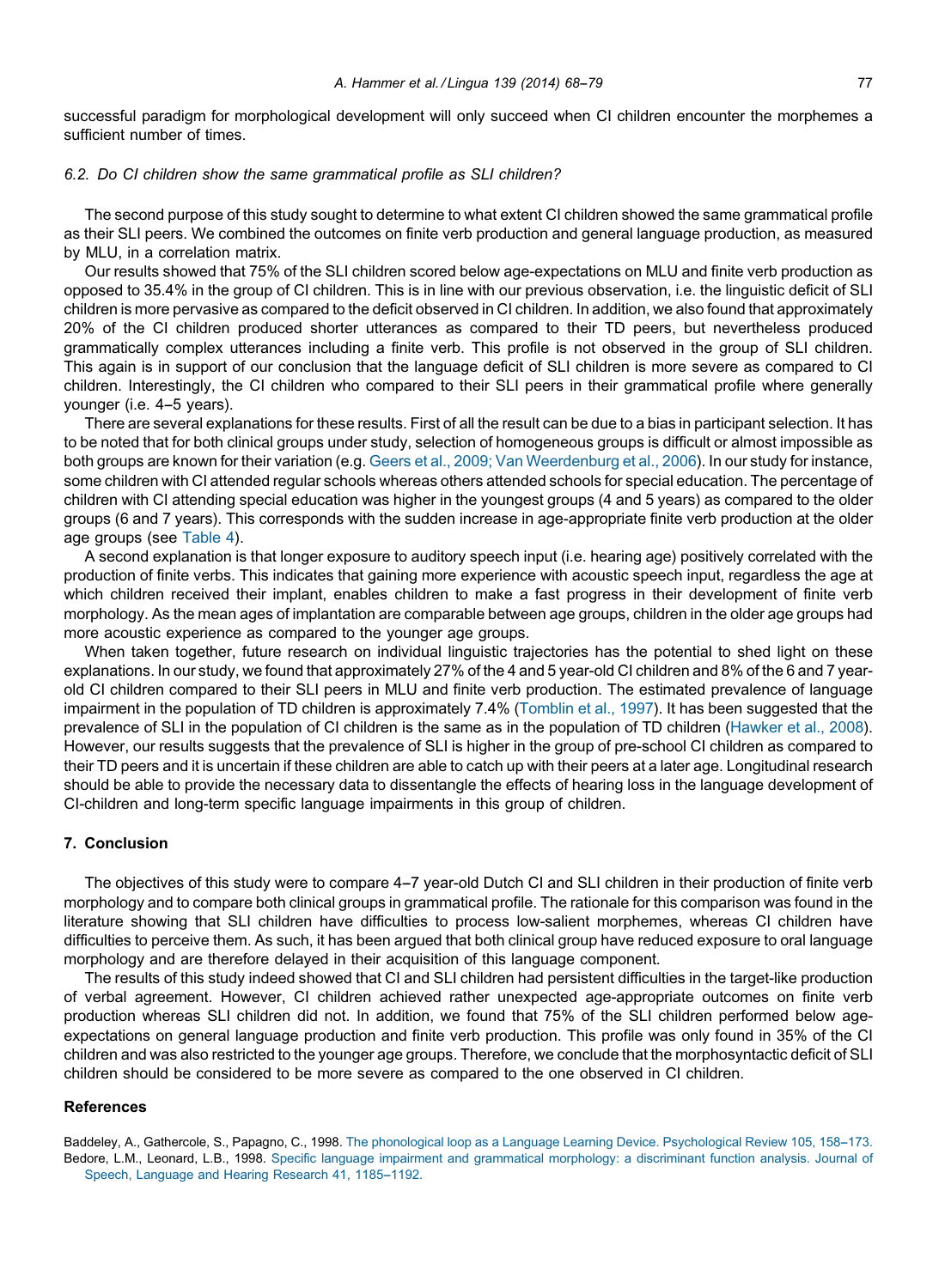<span id="page-10-0"></span>Benasich, A.A., Tallal, P., 2002. Infant [discrimination](http://refhub.elsevier.com/S0024-3841(13)00257-X/sbref0015) of rapid auditory cues predicts later language impairment. Behavioural Brain Research 136,  $31 - 49$ 

Bol, G.W., Kuiken, F., 1988. Grammaticale analyse van [taalontwikkelingsstoornissen.](http://refhub.elsevier.com/S0024-3841(13)00257-X/sbref0020) (PhD thesis) University of Amsterdam.

Caselli, M.C., Rinaldi, P., Varuzza, C., Giuliani, A., Burdo, S., 2012. Cochlear implant in the second year of life: lexical and [grammatical](http://refhub.elsevier.com/S0024-3841(13)00257-X/sbref0025) outcomes. Journal of Speech, [Language](http://refhub.elsevier.com/S0024-3841(13)00257-X/sbref0025) and Hearing Research 55, 382-394.

Clahsen, H., 1989. The grammatical [characterization](http://refhub.elsevier.com/S0024-3841(13)00257-X/sbref0030) of developmental dysphasia. Linguistics 27, 897-920.

Coene, M., Schauwers, K., Gillis, S., Rooryck, J., Govaerts, P., 2011. Effects of biological constraints and [experience](http://refhub.elsevier.com/S0024-3841(13)00257-X/sbref0035) on native language [development:](http://refhub.elsevier.com/S0024-3841(13)00257-X/sbref0035) evidence from deaf children with cochlear implants. Language and Cognitive Processes 26 (8), 1083-1101.

Conti-Ramsden, G., Jones, M., 1997. Verb use in specific language [impairment.](http://refhub.elsevier.com/S0024-3841(13)00257-X/sbref0040) Journal of Speech, Language and Hearing Research 40, 1298-- [1313.](http://refhub.elsevier.com/S0024-3841(13)00257-X/sbref0040)

De Jong, J., 1999. Specific Language Impairment in Dutch: Inflectional [morphology](http://refhub.elsevier.com/S0024-3841(13)00257-X/sbref0045) and argument structure. (PhD thesis) University of Groningen.

Drenth, P.J.D., Sijtsma, K., 2006. Testtheorie: Inleiding in de theorie van de [psychologische](http://refhub.elsevier.com/S0024-3841(13)00257-X/sbref0050) test en zijn toepasstingen. Bohn Staflew van Loghum, **[Houten](http://refhub.elsevier.com/S0024-3841(13)00257-X/sbref0050)** 

Duchesne, L., Sutton, A., Bergeron, F., 2009. Language [achievement](http://refhub.elsevier.com/S0024-3841(13)00257-X/sbref0055) in children who received cochlear implants between 1 and 2 years of age: group trends and individual patterns. Journal of Deaf Studies and Deaf [Education](http://refhub.elsevier.com/S0024-3841(13)00257-X/sbref0055) 14, 465--485.

Dunn, M., Flax, J., Sliwinski, M., Aram, D., 1996. The use of [spontaneous](http://refhub.elsevier.com/S0024-3841(13)00257-X/sbref0060) language measures as criteria for identifying children with Specific

Language Impairment: an attempt to reconcile clinical and research [incongruence.](http://refhub.elsevier.com/S0024-3841(13)00257-X/sbref0060) Journal of Speech and Hearing Research 39, 643-654. Ellis-Weismer, S., 1996. Capacity limitations in working memory: the impact on lexical and [morphological](http://refhub.elsevier.com/S0024-3841(13)00257-X/sbref0070) learning by children with language

[impairment.](http://refhub.elsevier.com/S0024-3841(13)00257-X/sbref0070) Topics in Language Disorders 17, 33-44. Ellis-Weismer, S., Tomblin, J.B., Zhang, X., Buckwalter, P., Chynoweth, J.G., Jones, M., 2000. Non-word repetition [performance](http://refhub.elsevier.com/S0024-3841(13)00257-X/sbref0075) in school-age children with and without language [impairment.](http://refhub.elsevier.com/S0024-3841(13)00257-X/sbref0075) Journal of Speech, Language and Hearing Research 43, 865-878.

Geers, A.E., 2004. Speech, language and reading skills after early cochlear implantation. Archives of [Otolaryngology](http://refhub.elsevier.com/S0024-3841(13)00257-X/sbref0080) Head and Neck Surgery 130, 634-638.

Geers, A.E., Nicholas, J.G., Sedey, A.L., 2003. Language skills of children with early cochlear [implantation.](http://refhub.elsevier.com/S0024-3841(13)00257-X/sbref0085) Ear & Hearing 24 (1 Suppl.), 46S-58S.

Geers, A.E., Moog, J.S., Biedenstein, J., Brenner, C., Hayes, H., 2009. Spoken language scores of children using cochlear implants [compared](http://refhub.elsevier.com/S0024-3841(13)00257-X/sbref0090) to hearing [age-mates](http://refhub.elsevier.com/S0024-3841(13)00257-X/sbref0090) at school entry. Journal of Deaf Studies and Deaf Education 14, 371-385.

Hammer, A., 2010. The acquisition of verbal morphology in [cochlear-implanted](http://refhub.elsevier.com/S0024-3841(13)00257-X/sbref0095) and specific language impaired children, LOT Dissertational series. Leiden University Centre for [Linguistics,](http://refhub.elsevier.com/S0024-3841(13)00257-X/sbref0095) Leiden University.

Hansson, K., Leonard, L.B., 2003. The use and productivity of verb morphology in Specific Language Impairment: an [examination](http://refhub.elsevier.com/S0024-3841(13)00257-X/sbref0100) of Swedish. [Linguistics](http://refhub.elsevier.com/S0024-3841(13)00257-X/sbref0100) 41, 351-379.

Hansson, K., Sahlen, B., Maki-Torkko, E., 2007. Can a 'single hit' cause limitations in language [development?](http://refhub.elsevier.com/S0024-3841(13)00257-X/sbref0105) A comparative study of Swedish children with hearing impairment and children with Specific Language Impairment. International Journal of Language and [Communication](http://refhub.elsevier.com/S0024-3841(13)00257-X/sbref0105) [Disorders](http://refhub.elsevier.com/S0024-3841(13)00257-X/sbref0105) 42, 207-323.

Hawker, K., Ramirez-Inscoe, J., Bishop, D.V.M., Twomey, T., O'Donoghue, G.M., Moore, D.R., 2008. [Disproportionate](http://refhub.elsevier.com/S0024-3841(13)00257-X/sbref0110) language impairment in children using cochlear [implants.](http://refhub.elsevier.com/S0024-3841(13)00257-X/sbref0110) Ear & Hearing 29, 467-471.

Hay-McCutcheon, M.J., Kirk, K.I., Henning, S.C., Gao, S., Qi, R., 2008. Using early language [outcomes](http://refhub.elsevier.com/S0024-3841(13)00257-X/sbref0115) to predict later language ability in children with cochlear implants. Audiology and [Neuro-otology](http://refhub.elsevier.com/S0024-3841(13)00257-X/sbref0115) 13, 370-378.

Kirk, K.I., Miyamoto, R.T., Ying, E.A., Perdew, A.E., Zuganelis, H., 2000. Cochlear [implantation](http://refhub.elsevier.com/S0024-3841(13)00257-X/sbref0120) in young children: effects of age at implantation and [communication](http://refhub.elsevier.com/S0024-3841(13)00257-X/sbref0120) mode. Volta Review 102, 127-144.

Leonard, L.B., McGregor, K.K., Allen, G.D., 1992. [Grammatical](http://refhub.elsevier.com/S0024-3841(13)00257-X/sbref0130) morphology and speech perception in children with Specific Language [Impairment.](http://refhub.elsevier.com/S0024-3841(13)00257-X/sbref0130) Journal of Speech, Language and Hearing Research 35, 1076-1085.

Leonard, L.B., Deevy, P., Miller, C.A., Rauf, L., Charest, M., Kurtz, R., 2003. Surface forms and [grammatical](http://refhub.elsevier.com/S0024-3841(13)00257-X/sbref0135) functions: past tense and passive participle use by children with Specific Language [Impairment.](http://refhub.elsevier.com/S0024-3841(13)00257-X/sbref0135) Journal of Speech, Language and Hearing Research 46, 43-55.

Leonard, L.B., Weismer, S.E., Miller, C.A., Francis, D.J., Tomblin, J.B., Kail, R.V., 2007. Speed of [processing,](http://refhub.elsevier.com/S0024-3841(13)00257-X/sbref0140) working memory, and language [impairment](http://refhub.elsevier.com/S0024-3841(13)00257-X/sbref0140) in children. Journal of Speech, Language and Hearing Research 50, 408-428.

Locke, J.L., 1997. A theory of [neurolinguistic](http://refhub.elsevier.com/S0024-3841(13)00257-X/sbref0145) development. Brain and Language 58, 265-326.

MacWhinney, B., 2000. The CHILDES Project: Tools for [Analyzing](http://refhub.elsevier.com/S0024-3841(13)00257-X/sbref0155) Talk, 3rd ed. Erlbaum, Mahwah, NJ.

Moore, B.C.J., 2003. Coding of sounds in the auditory system and its relevance to signal [processing](http://refhub.elsevier.com/S0024-3841(13)00257-X/sbref0165) and coding in cochlear implants. Otology & [Neurotology](http://refhub.elsevier.com/S0024-3841(13)00257-X/sbref0165) 24, 243-254.

Nicholas, J.G., Geers, A.E., 2007. Will they catch up? The role of age at cochlear implantation in the spoken language [development](http://refhub.elsevier.com/S0024-3841(13)00257-X/sbref0175) of children with severe to profound hearing loss. Journal of Speech, Language and Hearing Research 50, 1048-1062.

Nikolopoulos, T.P., Dyar, D., Archbold, S., O'Donoghue, G.M., 2004. [Development](http://refhub.elsevier.com/S0024-3841(13)00257-X/sbref0180) of spoken language grammar following cochlear implantation in prelingually deaf children. Archives of [Otolaryngology,](http://refhub.elsevier.com/S0024-3841(13)00257-X/sbref0180) Head and Neck Surgery 130, 629-633.

Norbury, C.F., Bishop, D.V.M., Briscoe, J., 2001. Production of English finite verb morphology: a comparison of SLI and [mild-to-moderate](http://refhub.elsevier.com/S0024-3841(13)00257-X/sbref0185) hearing [impairment.](http://refhub.elsevier.com/S0024-3841(13)00257-X/sbref0185) Journal of Speech, Language and Hearing Research 44, 165-178.

Rice, M.L., Redmond, S.M., Hoffman, L., 2006. Mean length of utterance in children with Specific Language [Impairment](http://refhub.elsevier.com/S0024-3841(13)00257-X/sbref0190) and in younger control children shows concurrent validity and stable and parallel growth [trajectories.](http://refhub.elsevier.com/S0024-3841(13)00257-X/sbref0190) Journal of Speech, Language, and Hearing Research 49, 793-- [808](http://refhub.elsevier.com/S0024-3841(13)00257-X/sbref0190).

Svirsky, M.A., Robbins, A.M., Kirk, K.I., Pisoni, D.B., Miyamoto, R.T., 2000. Language [development](http://refhub.elsevier.com/S0024-3841(13)00257-X/sbref0195) in profoundly deaf children with cochlear implants. [Psychological](http://refhub.elsevier.com/S0024-3841(13)00257-X/sbref0195) Science 11, 153-158.

Svirsky, M.A., Stallings, L.M., Lento, C.L., Ying, E., Leonard, L.B., 2002. Grammatical morphologic [development](http://refhub.elsevier.com/S0024-3841(13)00257-X/sbref0200) in pediatric cochlear implant users may be affected by the perceptual prominence of the relevant markers. Annals of Otology, Rhinology and [Laryngology](http://refhub.elsevier.com/S0024-3841(13)00257-X/sbref0200) Supplement 189, 109-112.

Tallal, P., Piercy, M., 1974. [Developmental](http://refhub.elsevier.com/S0024-3841(13)00257-X/sbref0205) aphasia: rate of auditory processing and selective impairment of consonant perception. Neurop[sychologia](http://refhub.elsevier.com/S0024-3841(13)00257-X/sbref0205) 12, 83-93.

Tallal, P., Piercy, M., 1975. Developmental aphasia: the perception of brief vowels and extended stop consonants. [Neuropsychologia](http://refhub.elsevier.com/S0024-3841(13)00257-X/sbref0210) 13, 69--74.